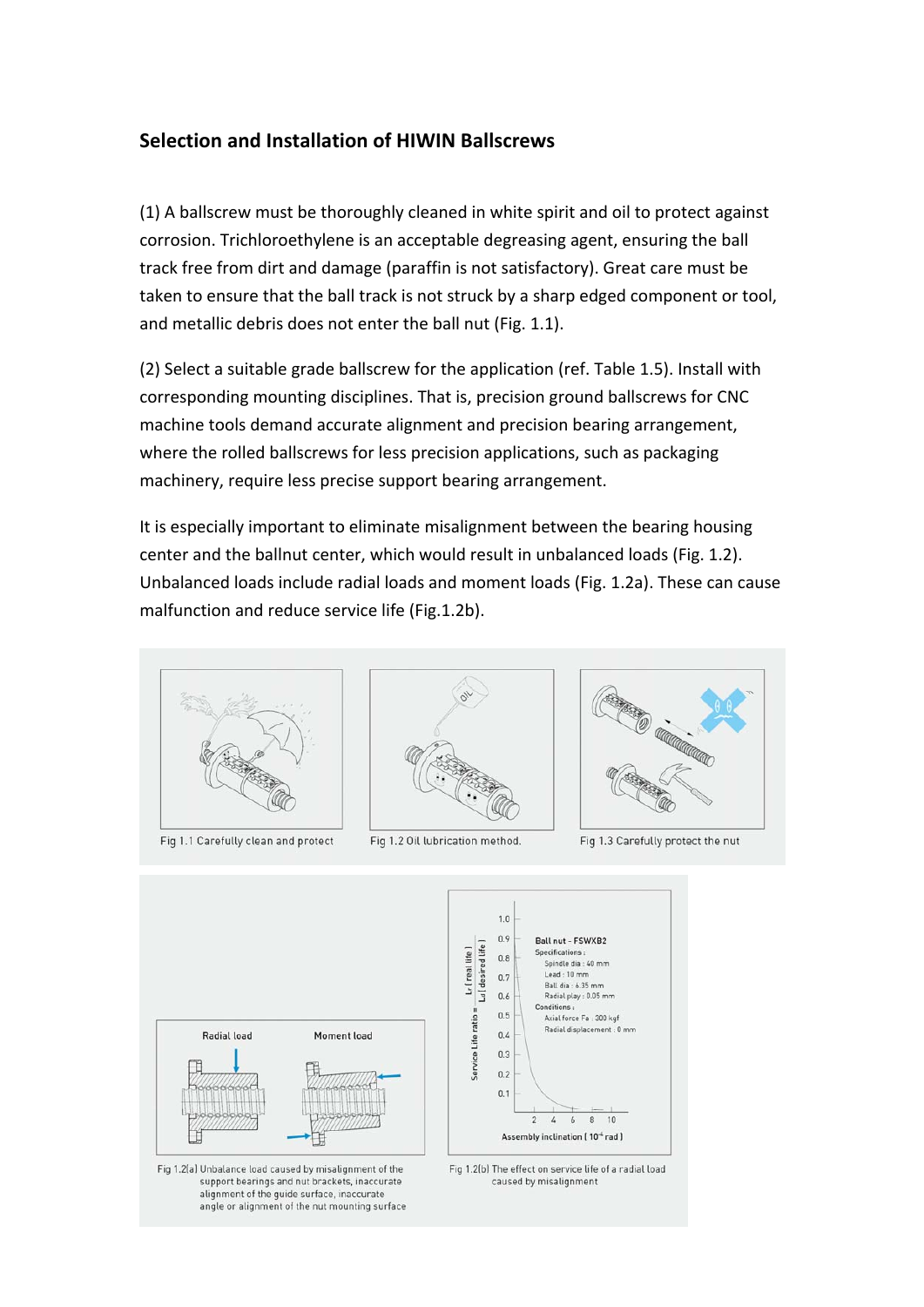(3) To achieve the ballscrews' maximum life, recommend the use of antifriction bearing oils.Oil with graphite and MoS2 additives must not be used. The oil should be maintained over the balls and the balltracks.

(4) Oil mist bath or drip feeds are acceptable. However, direct application to the ball nut is recommended (Fig. 1.3).

(5) Select a suitable support bearing arrangement for the screw spindle. Angular contact ball bearings (angle=60˚) are recommended for CNC machinery. Because of higher axial load capacity and ability to provide a clearance-free or preloaded assembly (Fig. 1.4).



(6) A dog stopper should be installed at the end to prevent the nut from over‐travelling which results in damage to ballscrew assembly (Fig 1.5).

(7) In environments contaminated by dust or metallic debris, ballscrews should be protected using telescopic or bellow‐type covers. The service life of a ballscrew will be reduced to about one‐tenth normal condition if debris or chips enter the nut. The bellow type covers may need to have a threaded hole in the flange to fix the cover. Please contact engineers when special modifications are needed (Fig 1.6).



(8) If you select an internal recirculation type or an endcap recirculation type ballscrew, one end of the ball thread must be cut through to the end surface. The adjacent diameter on the end journal must be  $0.5 \approx 1.0$  mm less than the root diameter of the balltracks (Fig 1.7).

(9) After heat treating the ballscrew spindle, both ends of the balltracks adjacent to